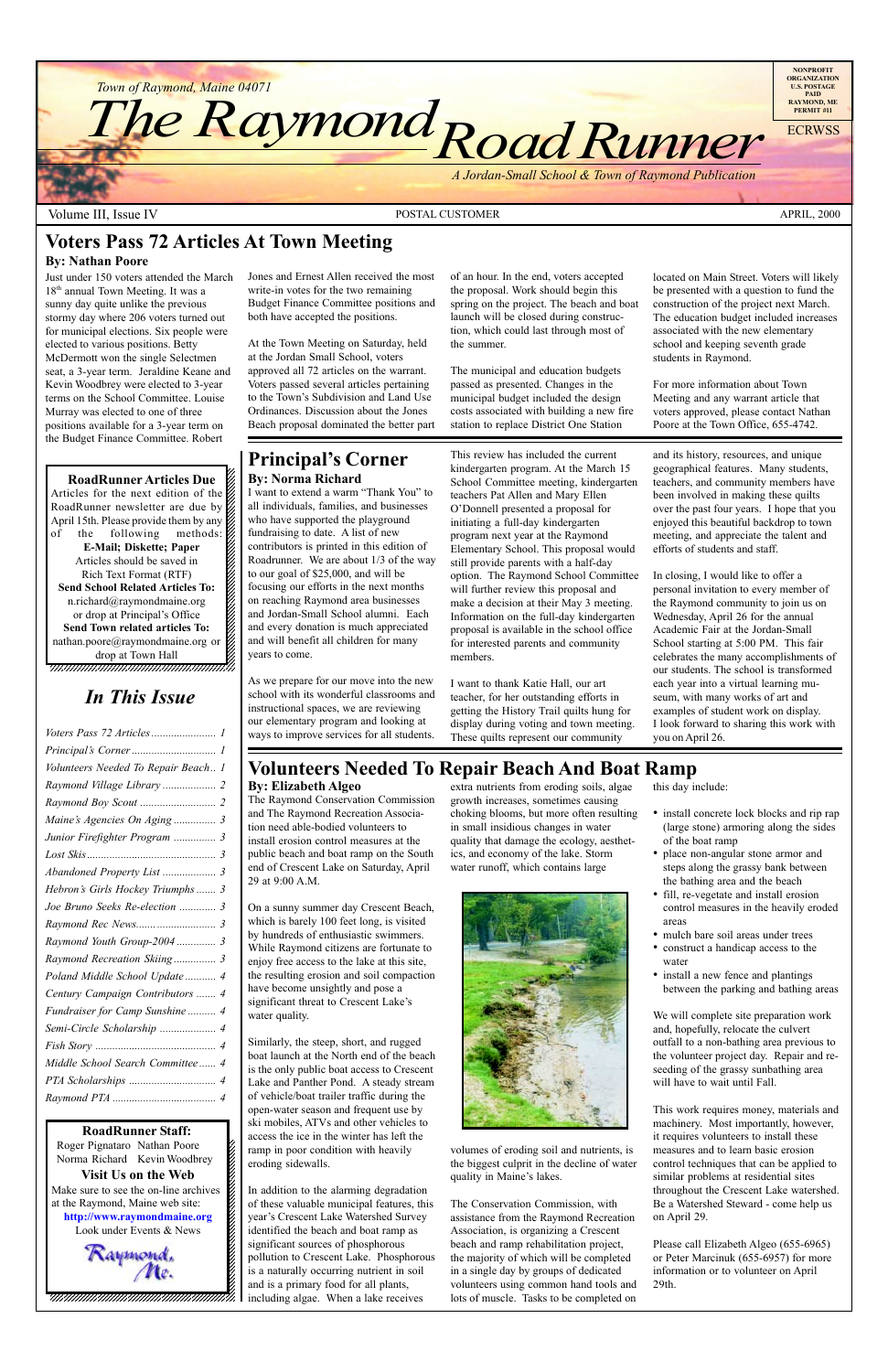Walk for Health

| April 2000<br><b>Events and Meeting Schedule</b>                                                                                                 |               |                    |                    |                     |               |                 |  |  |  |
|--------------------------------------------------------------------------------------------------------------------------------------------------|---------------|--------------------|--------------------|---------------------|---------------|-----------------|--|--|--|
| <b>SUNDAY</b>                                                                                                                                    | <b>MONDAY</b> | <b>TUESDAY</b>     | <b>WEDNESDAY</b>   | <b>THURSDAY</b>     | <b>FRIDAY</b> | <b>SATURDAY</b> |  |  |  |
| <b>TH=Town Hall</b><br><b>JS=Jordan-Small</b><br><b>KC=Kokatosi Campgnd</b><br>TG=Town Garage RT85<br>FB=Fire Barn<br><b>VL</b> =Village Library |               |                    |                    |                     |               |                 |  |  |  |
| $\mathbf{2}$                                                                                                                                     |               | 4 Recycling Pickup | 5 Recycling Pickup | 6<br>6:30-7:30AM JS |               | 8               |  |  |  |

|                                                                                        |                                                                     | 6:30-7:30AM JS<br>Walk for Health<br>7:00PM TH<br>Selectmen                                                                     | 7:00PM JS<br><b>School Committee</b>                                                                                            | 9:30AM VL<br>Story Time<br>6:30PM KC<br>Lions Club<br>7:00PM VL<br>Library Club Meeting                                     |                                                                                  |    |
|----------------------------------------------------------------------------------------|---------------------------------------------------------------------|---------------------------------------------------------------------------------------------------------------------------------|---------------------------------------------------------------------------------------------------------------------------------|-----------------------------------------------------------------------------------------------------------------------------|----------------------------------------------------------------------------------|----|
| 9                                                                                      | 10                                                                  | 11<br>6:30-7:30AM JS<br>Walk for Health                                                                                         | 12<br>7:00PM TH<br><b>Planning Board</b>                                                                                        | 13<br>6:30-7:30AM JS<br>Walk for Health<br>9:30AM VL<br>Story Time                                                          | 14<br><b>NO SCHOOL</b><br>Teacher Workshop Day                                   | 15 |
| 16<br>10:00AM TH<br><b>Appleals Board</b><br>Site Walk                                 | 17<br>7:00PM VL<br><b>Historical Society</b><br>NO SCHOOL- Vacation | <b>18</b> Recycling Pickup<br>6:30-7:30AM JS<br>Walk for Health<br>7:00PM TH<br>Selectmen<br>NO SCHOOL- Vacation                | <b>19</b> Recycling Pickup<br>5:30PM JS<br>Senior Citizens Supper<br>7:00PM JS<br><b>School Committee</b><br>NO SCHOOL-Vacation | 20<br>6:30-7:30AM JS<br>Walk for Health<br>9:30AM VL<br>Story Time<br>6:30PM KC<br>Lions Club<br><b>NO SCHOOL- Vacation</b> | 21<br>NO SCHOOL-Vacation                                                         | 22 |
| 23/30<br><b>TAXES DUE</b><br>APRIL30th<br><b>INTEREST WILL</b><br><b>BEGIN MAY 1st</b> | 24<br>7:00PM TH<br>Appeals Board                                    | 25<br>6:30-7:30AM JS<br>Walk for Health<br>7:00PM VL<br><b>Library Board Meeting</b><br>7:00PM JS<br>Conservation<br>Commission | 26<br>7:30PM FB<br>Ladies Auxiliary                                                                                             | 27<br>6:30-7:30AM JS<br>Walk for Health<br>9:30AM VL<br>Story Time<br>7:00PM TH<br>Cemetery Committee                       | 28<br>8:45AM JS<br><b>Good News</b><br>Appeals Board Deadline<br>for May Meeting | 28 |

April  $10 - 14$  is Volunteer Week. We wish to take this opportunity to thank all the volunteers who help at the library. They make it possible for the residents of Raymond to have a viable, active and extremely useful library. Thank you all for your generous gift of time and talent.

# **Highlights At The Raymond Village Library**

The Library Reading Group will meet at the library on April 27 at 7:00 PM to discuss "Tis" by Frank McCourt. All are invited to read this book and join us to discuss it.

On April 6 the Library Club will meet at 7 PM, at the library. Library business and project plans will be discussed. New members, interested in the library are welcome. Refreshments will be served.

Baby Time is held every Thursday at 9:30 AM for infants on parent's lap. There will be finger play and rhythm songs. FMI call Sue Ellen Gendron at 655-4463.

April is Forgiveness Month at the library. Please return all overdue materials. Remember there is a book drop at the old front door, if the library is closed.

Creek Wendy's the Troop proceeded to the Portland Pirates game versus the Cincinnati Mighty Ducks with the Pirates defeating the Ducks 2 to 1 in a exciting game. A lot of smashing action was seen by the Scouts as their seats were in a corner close to the glass.

Now that Spring is here! Really!! The Library Club is starting work on it's Annual Library Fair. This year it will be on July 8, again at the Jordan Small School. Please mark your calendars and when you are doing your spring-cleaning remember to put aside good useable items as well as books in good condition to donate for the Fair. Another important date to mark on your calendar is July 15, which is the beginning of the Hardcover Book Sale in the Library. These are both great places to find books to add to your personal collections at a minimum cost.

#### **Raymond Boy Scout Troop 800 News By: John Hanley**

Troop 800 entered two patrols in the Casco Bay District Klondike Derby Saturday, February 12th. Competing with 28 other patrols from around the district, the Panther Patrol led by SPL Jacob Levinsky came in third with 185 points out of a possible 200 points. The Mountain Wolves led by PL Matt Peterson finished ninth with 168 points. Assistant Scoutmaster Greg Curtis was the adult leader onsite for the Troop.

The Troop had scheduled a chowder supper fundraiser at the Raymond Village church which unfortunately was the victim of the February 18th snowstorm and was rescheduled for Saturday, March 25th.

Saturday morning, March 11th, found twenty-six Troop and family members at the U.S. Coast Guard Base in South Portland for a tour of the facilities there. They learned about the missions undertaken by the people there and the equipment, ships and boats utilized by them. Scouts were able to come aboard several vessels which included patrol boats, the ice cutter used recently on the Kennebec River and the impressive USCGC Marcus Hanna, Keeper Class Coastal Buoy Tender. 175 feet in length and with a crew of 18, Marcus Hanna's missions are: aids to navigation, marine environmental protection, search and rescue and domestic ice breaking. Marcus Hanna's namesake was Keeper at Pemaquid Light House and Head Keeper at Cape Elizabeth Light. Mr. Hanna, a Medal of Honor winner during the Civil War, is best known for his rescue of two crew members from the schooner AUSTRALIA in 1855, for which he

> received the Gold Lifesaving Medal. This trip was a terrific opportunity and was very well attended by the Scouts.

After the U.S. Coast Guard Base tour and lunch at the Mill

Planning has begun on a Wilderness Adventure for the Troop. Scoutmaster Jay Peterson will be leading First Class and higher ranked Scouts on a weekend hike up Mount Katahdin. One of the goals is to earn the coveted 50-Mile Badge. This excursion will take place over the Labor Day weekend and will involve a lot of planning, training and support to accomplish. The Troop would welcome donations of new or used hiking and camping gear as not all our Scouts have access to needed equipment.

Recent Scout accomplishments include the following Merit Badges; Brian Nason, Citizenship in the Nation; Joe Stevens, Snow Sports, Art, Aviation, and Cinematography; Josiah Webber, Snow Sports, and Communication; Ian Hanley, Personal Fitness; Clark Sanford, Citizenship in the Nation and Tim Curtis, Communications. The following Scouts attained rank advancements: Denny Cobb, Tenderfoot; Billy Yates, Star Scout. Joe Stevens and Josiah Webber attended Winter Camp during February vacation. Life Scout and Troop Scribe Don McKay has met all but one requirement to become an Eagle Scout and now must successfully complete an Eagle Scout Board of Review.

During the month of April, Troop 800 will be taking a Mine Trip to look for amethyst, Spring Cleanup at the Raymond Village Church, and the Spring Court of Honor and Parent Dinner at the Raymond Village Church.

To keep up to date on upcoming Troop 800 activities and events check out the Troop's webpages on the town website at www.raymondmaine.org which includes contact information and other things that the Scouts have been up to.

#### **Raymond Village Community Church** Main Street (Rt. 121) Raymond Village **April Schedule**

April 20, 6:30 pm Pot Luck Supper April 20, 7:30 pm Worship Service April 21, 10:00 am to 4:00 pm Prayer Vigil

April 16, 10:00 am Worship Service and Sunday School April 23, 5:45 am Sunrise Service at Jones Beach (Rt. 302) followed by Continental Breakfast April 23, 10:00 am Easter Service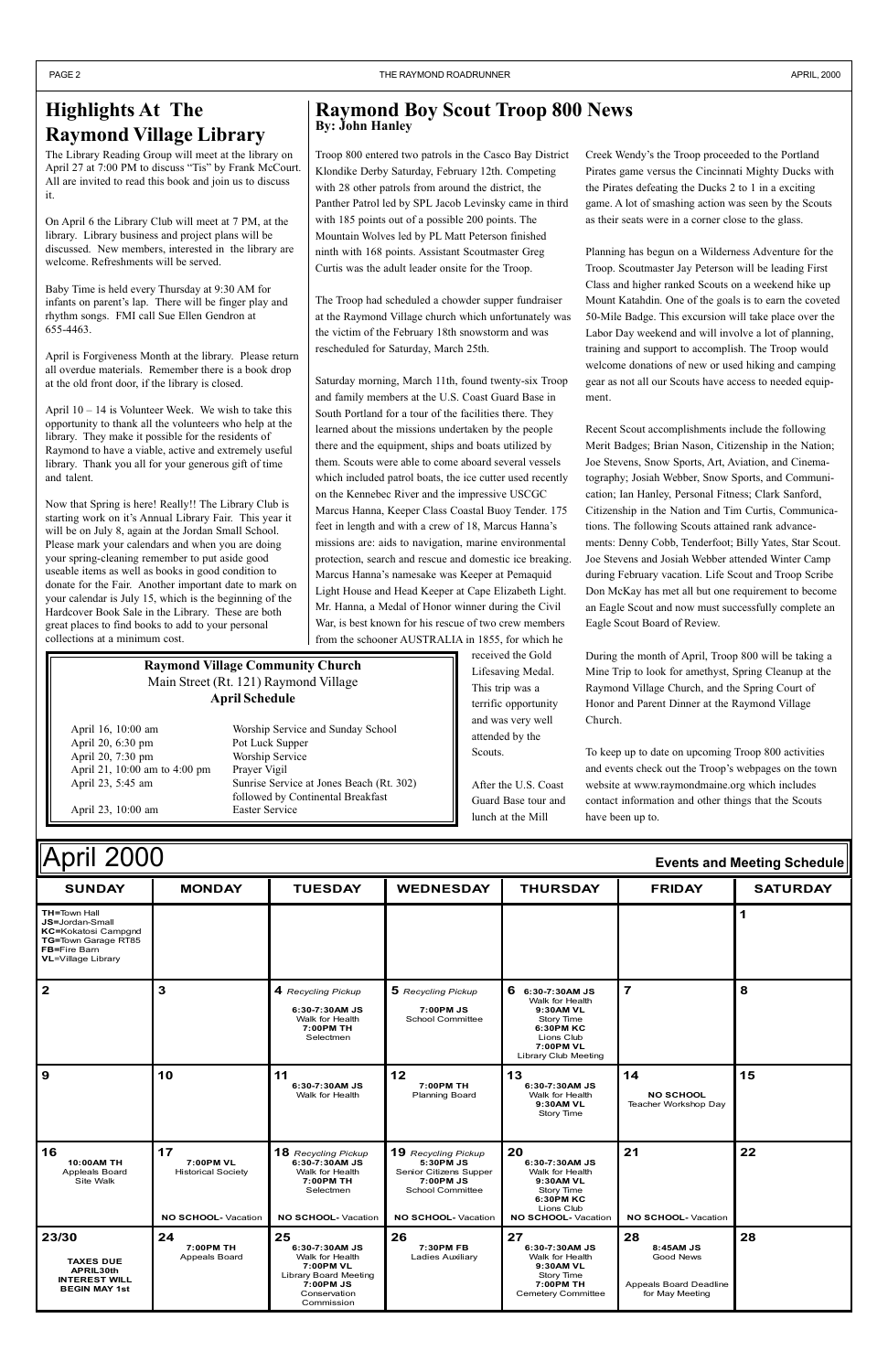# **Maine's Agencies On Aging Launch New Toll-Free Resource Line**

A single toll free number (1-877-ELDERS1 - 1-877-353-3771) is now available to connect callers with any one of Maine's five area agencies on aging. The 1-877-ELDERS1 number allows a person to place a toll-free call from anywhere within Maine and be connected directly to the area agency on aging which serves that calling area.

Maine's area agencies on aging are sponsoring this service in response to a growing number of calls for information and assistance with elder care issues from seniors looking for services, family members seeking advice, and social service workers making referrals.

- ï Aroostook Area Agency on Aging Aroostook
- ï Eastern Agency on Aging Hancock, Penobscot, Piscataquis, Washington
- ï Seniors Plus Androscoggin, Franklin, Oxford
- Senior Spectrum Kennebec, Knox, Lincoln, Sagadahoc
- Somerset, Waldo
- Southern Agency on Aging Cumberland, York

ìOur goal with this collaborative effort is to make it as easy as possible for older people and their families to find the services they need," said Laurence Gross, Executive Director of the Southern Maine Agency on Aging. "The ELDERS1 line is like one-stop shopping you only need to remember one number to connect you to the information you or your loved ones need. Think of it as a locator services for Maine eldercare, connecting you to a comprehensive resource database and skilled and caring staff."

The toll-free 1-877-ELDERS1 number will connect people to one of the following area agencies on aging:

Agency Counties Served:

We are busy re-organizing ourselves to adjust to the current needs of our students. We will be meeting twice a year to plan events, work on goals. Our next meeting is scheduled for April 5, 6:30 at JSS. I urge all parents and students to attend, as we will be planning Spring/ Summer events. For those students, who have "lost touch", I encourage you to watch for items in the Roadrunner, or go to the teen/youth web site located at: www.raymondmaine.org. Currently, only those who have participated regularly in the past 12 months receive newsletters, which will go out quarterly. If you want to receive newsletters, please call me at 655-5368.

All area agencies on aging are part of a national network conceived in 1973, with the objective of connecting older people to the programs and services that could make their lives easier, more healthy, and comfortable. Maine's area agencies on aging still operate with the same goals today - to help older people make informed choices that will enhance their lives and help them maintain independence. While their missions are similar, each agency is an independent, non-profit organization - not a department of state government.

"There are more than  $217,695$  persons age 60 or older living in Maine. That's almost 18 percent of the population," said Laurence Gross. "Maine's area agencies on aging should be their first call if they need assistance. We are the easiest and best source for information and can tell them about options and services available. And, now they can call us toll-free be remembering just one number, 1-877-ELDERS1."

I've received several calls, regarding seniors in need of light yard work. As a group, we try to do a few jobs throughout the year. Due to issues regarding transportation, privacy and liability, I am unable to disclose specific names/numbers of our teens. However, we will post any opportunities on the website and in newsletters as long as we are given a name and number to be contacted. The teens will then contact you directly. If you do not have access to a computer, please feel free to contact me with the information.

Before I close, I'd like to thank Pat Smith, of Raymond Rec, for her tremendous support and encouragement. I most especially want to thank these "kiddos" for all they've done to keep this group moving forward, improving awareness and opportunities for teens here in Town. The newly published community brochure reflects some of your early "leg work" (way back in 6th grade), as we tried to find "safe" and user-friendly places, here in Town. It is because of you, that a safe "place" called RYC is still able to avoid any "social barriers" and provide a "place" where the rules don't change... Each of you "originals" should be very proud of what you have accomplished...in spite of the odds!

### **Raymond Rec News.......**

Raymond Recreation Association will offer a Tennis Program to children in the 4th, 5th, and 6th grades. Sessions will begin on Wednesday May 3rd and continue for 5 Wednesdays through May 31st. Cost of the program is \$2.00 per student for the entire program.

Lessons will be held at Village Tennis on Mill Street in Raymond and will begin at 12:45 and run until 1:45 p.m. The school bus will deliver students to the tennis courts and parents should arrange to meet children after class.

Registration forms will be distributed at school on April 3rd to be returned by April 14th. Loaner rackets are available.

If you are able to help with the program, or for more information, Please call Pat Smith at 655-4657.

#### **Raymond Rec Youth Group-2004 By: Candi Scripture**

# **Hebron's Girls Hockey Triumphs**

Several of our students have been working with Mike Reynolds on creating a youth web page. I would like to express my sincere thanks to him for creating such an opportunity for this population, it will strengthen their ties to our Town and Mike has been a great mentor to the kids. Also, thanks go to Mr. Dorey and Norma Richard, of JSS, for allowing us time and space in the computer lab. Of course, this experience would not have been made possible without the work of Communities For Children...thank you Lori Rand and fellow members!

The Hebron Academy Girls' Hockey team defeated the Holderness School girls 3 - 2 in overtime on Sunday, March 5, to win the New England Prep School Athletic Council (NEPSAC) Division II Championship at the Salem, NH Icenter. The team, only the second girls' hockey squad in Hebron history, compiled a final season record of 19 -2.

Joanne O'Brien Carol E Ridlon Barbara A Sawyer Gregory & Michelle Somers Garrett Taylor Erlon C Timmons Anne Tinkham Elaine M Ward Earl Webster

#### **Raymond Recreation Skiing By: Peter Walgreen, Director, Friday Skiing**

Students in grades 7-12 completed skiing, enduring a winter of extremes. First, we missed 3 weeks because of cold wind chills. Then we had very little snowfall and warm temperatures. Fortunately, we had no serious injuries, and the kids were great. We had the highest number of participants ever, and look forward to seeing them back next year.

# **Junior Firefighter Program**

Raymond Fire Department has a junior firefighter program. This program is open to both boys and girls ages 14 to 18. The program meets every Sunday from 10:00 to noon. It offers young adults the opportunity to learn fire and rescue skills as well as help their community. Anyone interested please call 655-7851 and leave a message for Chris Nassa.

### **Lost Skis**

We are looking for a pair of Blizzard skis, perhaps in a red ski bag that was misplaced on March 3 the final Friday night of skiing. If you know about these, please call Peter Walgreen at 627-4504.

#### **Abandoned Property List By: Joseph Bruno**

The following list represents Raymond residents who have abandoned property with the State of Maine. Anyone on this list should call me at 655-7443 and I will tell them how they can retrieve it. Oftentimes these are gift certificates or abandoned bank accounts. The values range from \$10 to over \$1,000.

# **Joe Bruno Seeks Re-election**

State Representative Joe Bruno has announced that he will seek re-election for a fourth term in the Maine House of Representatives, District 38. During the present term, Bruno has served on the Appropriations & Financial Affairs Committee.

Bruno has served on the Health and Human Services Committee and the Banking and Insurance Committee during his previous terms in the Legislature.

He is a former member and chairman of the Raymond School Committee and currently sits on the board of directors of the Foster Family Connection, the Maine Pharmacy Association, and the Waldron Group of Companies.

If you have questions for Representative Bruno or would like to voice your concern on an issue, please feel free to contact him at 655-7443 or by e-mail at jbruno1@maine.rr.com.

**Editors note:** The Road Runner Newsletter, Town of Raymond, and related staff does not and will not endorse any candidate, whether for local, state or federal office. The Road Runner Newsletter will print announcements for elected office candidacy with brief biographies when submitted. The Road Runner staff reserves the right to edit any submissions.



*Pictured here with the championship trophy are the Hebron team members, including Erica Sanchez and Giselle Pomerleau of Raymond.*

Chrysa Alexander Alice Bearce Ronald Brown Joyce Charette Lisa Chase Felicia A Connellan James Craw Annie W Hashey Arthur R Humphreys Kenneth R Landry Hank McCarvel Dale Meade